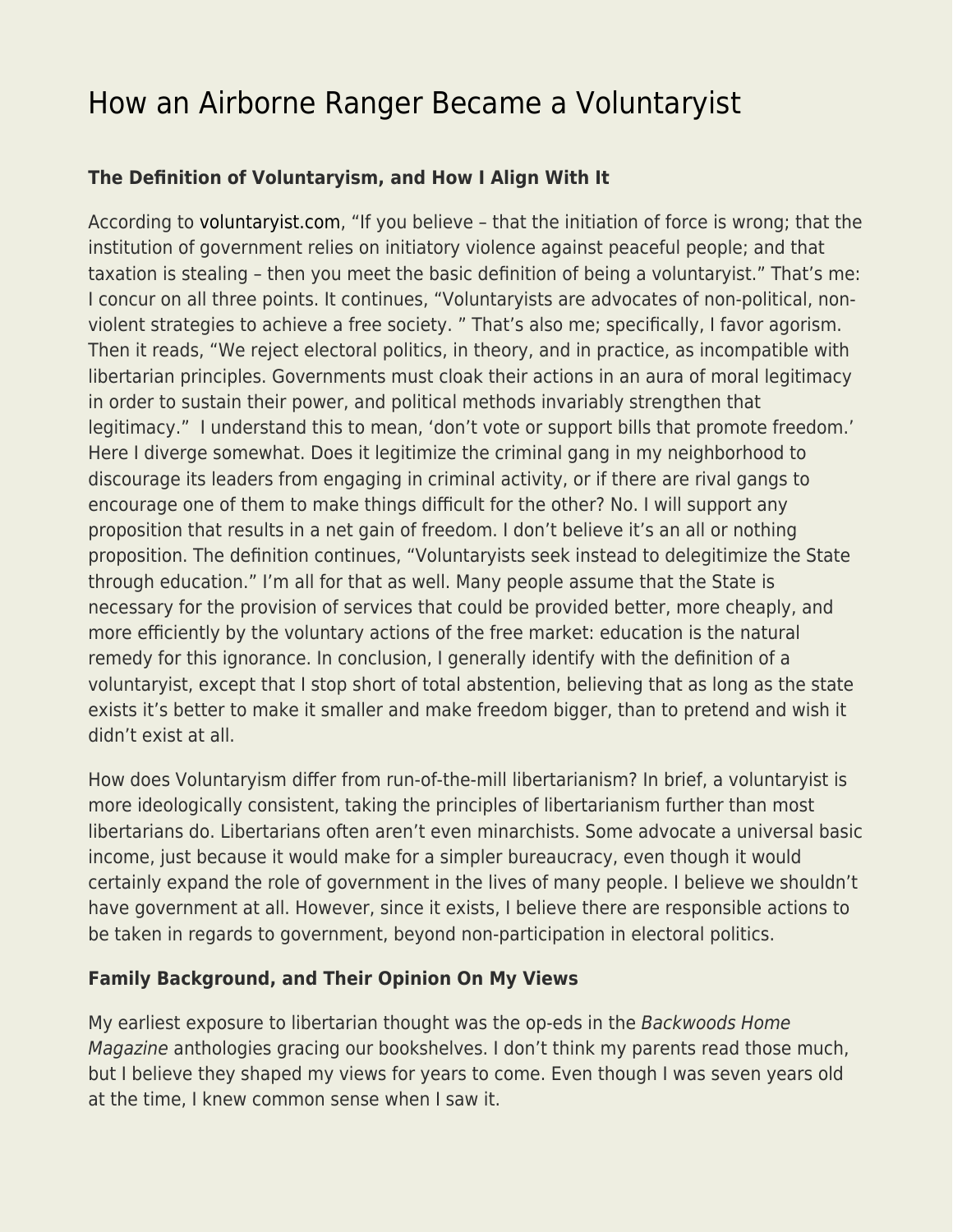I grew up in a conservative Christian household, with parents voting Republican, Dad serving in the Army for a few years, kids bouncing back and forth between home school, public school, and a local Christian academy. We held a firm belief that government was handed down by God, that it was an institution to be obeyed as from God except in those matters that clearly contradicted Scriptural duties. My parents taught us the Bible, first and foremost, as well as how to think and apply logical conclusions to our lives. Having learned how to think, our logical conclusions sometimes outpaced their comfort levels. For example, I concluded as a teenager that if the American Revolution were a just response to the tyranny of King George and Parliament, then another armed revolution would likewise be an appropriate response to the tyranny found in the modern United States. As you can imagine, this alarmed my parents greatly.

To me, the difference between agorism and voluntaryism is voluntaryism focuses on nonparticipation in government, while agorism focuses on free market replacement of government. As my political views have evolved toward agorism and voluntaryism, I haven't always discussed the evolving nuances of my belief system with my family. I'm not sure what they think about it. They live 500 miles away, and we all have busy lives and other things to talk about when we talk. Generally, the important thing to my parents is that my belief be based on the Bible, and of course not be heresy (contrary to the clear teaching of Scripture). One of my brothers thinks an independent arbitration system with a separate militia system (one arrangement I favor in place of the state) would constitute a government, so his difference of opinion seems to be mainly semantic.

#### **Educational and Vocational History**

I took a class in American Government at Carroll County Christian Academy, learning enough about our civic institutions that in a similar class a few years later in college, I felt I could have taught the class as well as the professor. Having learned a normative version of the political spectrum when I read Gary Allen's None Dare Call It Conspiracy in elementary school, I remember declaring in my high school Am Gov class that I was so far to the right of the political spectrum I was practically an anarchist. I wasn't. I was still a minarchist at best, and not a very educated one, either, believing government should provide roads, currency, and maybe even postal service, etc. College expanded my access to classics of libertarian thought, Austrian economics, and current work on libertarian principles. I still believed that our Constitutional Republic was the best form of human government ever devised. I still believe that, although my perspective on the belief has changed dramatically.

In both high school and college, I learned David Barton's enthusiastic endorsement of the Constitution as a document clearly embodying the principles of Scripture. In college, I also encountered Ted R. Weiland's eloquent rebuttal of the Constitution as a document departing in almost every important way from the guidance of the Bible. At the time, I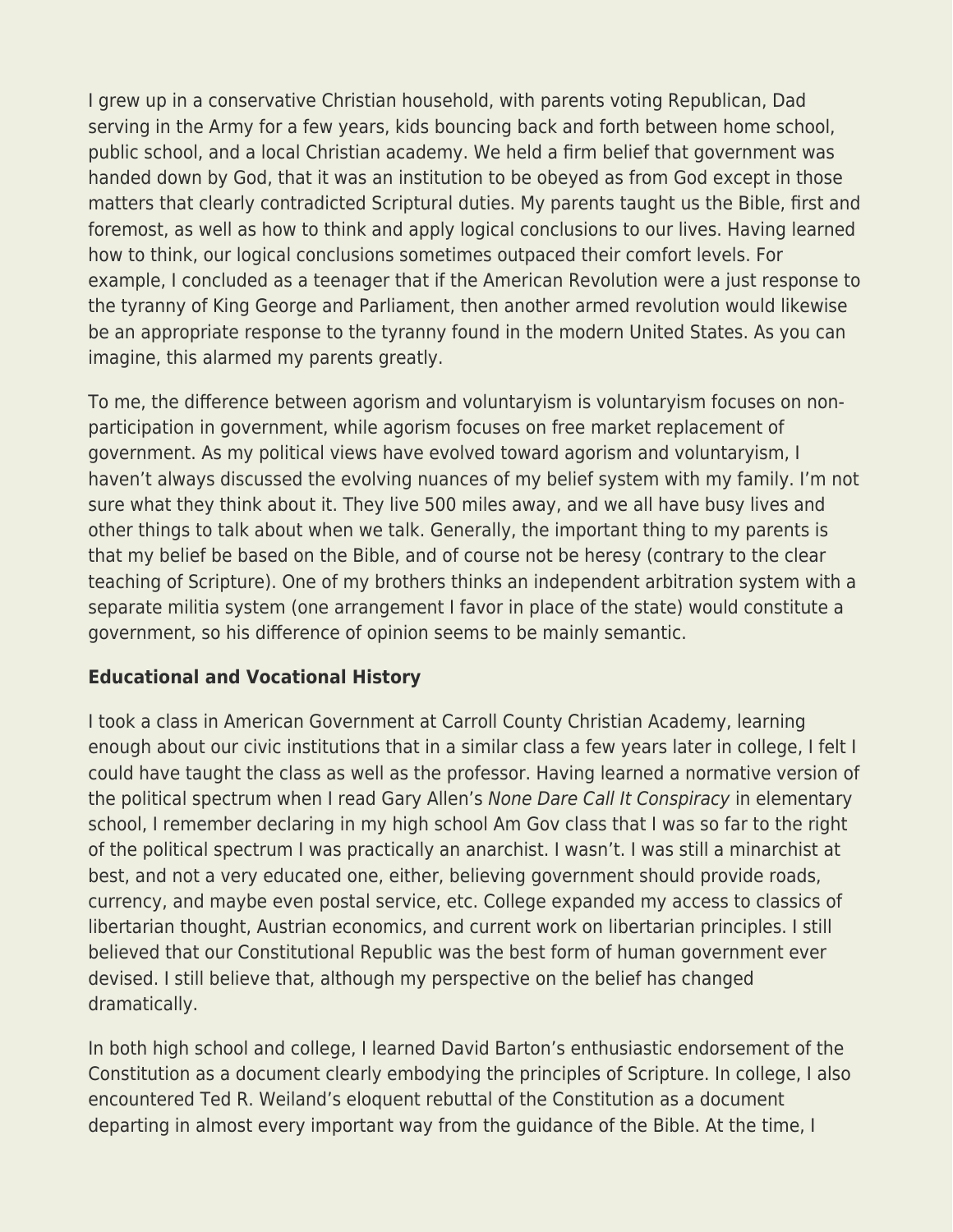found Barton's arguments convincing. Much later, I realized the United States government is an excellent example of how even in the best possible circumstances – intelligent, educated, and experienced men with a respect for God and His Word, if not a personal relationship with Him, sitting down and rationally and peacefully creating a government from scratch, on a landmass possessing natural defenses from outside interference, abundant natural resources, and room to expand – human efforts at creating governments are bound to result in massive deprivations of liberty, in a fairly short period of time.

After graduating Cum Laude (B.A. in Political Science, Pensacola Christian College) in 2013, I enlisted in the United States Army, with aspirations of a career in Special Forces. I hoped to support the revitalization of the Constitutional Militia, as outlined by Dr. Edwin Vieira. The Special Forces career path failed to pan out due to medical reasons, although I did serve in the 75th Ranger Regiment for a time. I continued reading libertarian works and interacting with the libertarian community online. I started a Facebook page, which I had to take down for a while as my chain of command informed me it was not acceptable for a service member to label the Commander in Chief a "tyrant," even through an anonymous internet soapbox.

About that time, I read Alongside Night by J. Neil Schulman, finding it interesting and enjoyable, but failing at first to internalize the concept of agorism. I eventually began to realize that government fails at almost everything it does, although I continued to believe that we needed a government to provide many basic services.

## **The Turning Point**

Still relying on Scripture as the foundation for my belief system, even while my understanding of God's Word and the ways it applies to the world continues to evolve, I eventually arrived at a pivotal question: "Where in the Bible does God instruct man to create a government?" My college Poli Sci classes had posited that civil government was first instituted when God ordained capital punishment in Genesis 9. I had always hesitated to endorse that view, as I could see no mention of civil government in the text. The position assumes without textual foundation that capital punishment is the exclusive province of civil government. As I presented my pivotal query to my educated Christian friends, some pointed me to Romans 13 (the classic text for Christians who believe government must be obeyed in all things). However, I noted that divine guidance on the proper relationship with government is far from an endorsement of the institution. Consider Mosaic divorce law: divorce was clearly outside of God's perfect will, but He nonetheless allowed for it in His Law, and gave guidance on the proper way to handle it. I noted also the guidance of Deuteronomy 17 regarding the selection of a King, which was certainly against God's perfect will.

Ultimately, I have been unable to find anything in the Bible instructing us to create a